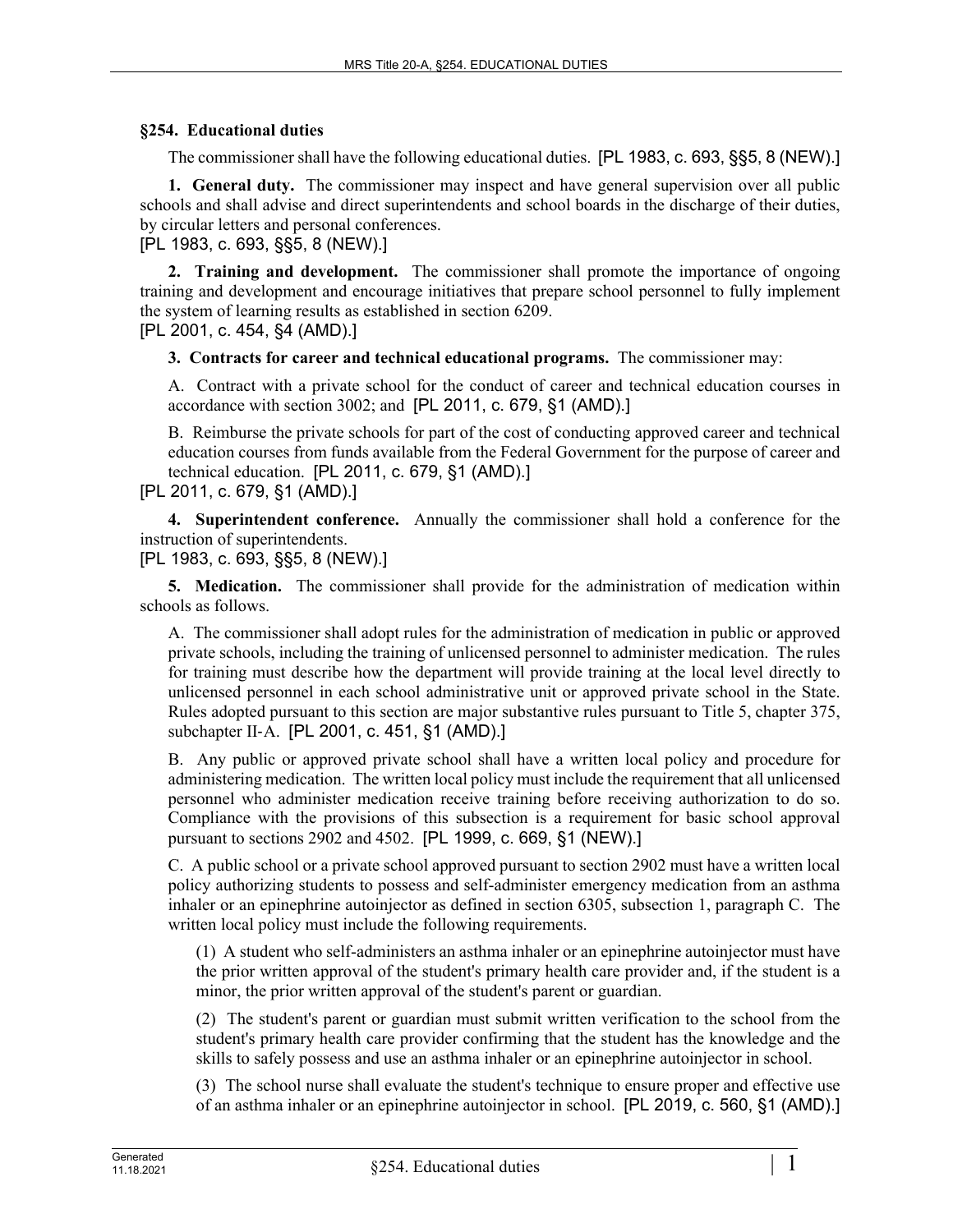D. Rules adopted by the commissioner under this subsection must authorize students who attend public school to possess and use a topical sunscreen product while on school property or at a schoolsponsored event without a note or prescription from a licensed health care professional if the product is regulated by the federal Food and Drug Administration for over-the-counter use for the purpose of limiting skin damage from ultraviolet radiation. [PL 2019, c. 32, §1 (NEW).] [PL 2019, c. 560, §1 (AMD).]

**6. Other duties.** The commissioner shall carry out all other duties assigned in this Title. [PL 1983, c. 693, §§5, 8 (NEW).]

**7. Clearinghouse for information on nuclear usage.** 

[PL 2013, c. 506, §2 (RP).]

**8. Model hiring procedure.**  [PL 2013, c. 506, §3 (RP).]

**9. Statewide goal.**  [PL 2013, c. 506, §3 (RP).]

**10. Gender equity.**  [PL 2013, c. 506, §4 (RP).]

**11. Statewide standards for behavior.** In consultation with organizations representing school boards, school administrators, teachers, parents and other interested local officials and community members, the commissioner shall develop statewide standards for responsible and ethical student behavior. The standards must require annual reporting of incidents of violent and harmful behavior by or against students to the department by school administrative units. The department shall provide forms for reporting.

[PL 1999, c. 351, §1 (NEW).]

**11-A. Model policy; reporting.** By January 1, 2013, the commissioner shall develop a model policy to address bullying and cyberbullying for use by school administrative units pursuant to section 6554. A copy of the model policy must be sent to each school administrative unit in the State and posted on the publicly accessible portion of the department's website along with any training and instructional materials related to the policy that the commissioner determines necessary.

A. The commissioner shall create a procedure by which school administrative units report substantiated incidents of bullying and cyberbullying to the department on at least an annual basis. These reports may not contain personally identifying information about students or other involved persons, but must delineate the specific nature of the incidents, the consequences and the actions taken. [PL 2011, c. 659, §1 (NEW).]

B. The commissioner may update or revise the model policy and shall post the update or revision on the publicly accessible portion of the department's website and send a copy of the update or revision to each school administrative unit. [PL 2011, c. 659, §1 (NEW).]

[PL 2011, c. 659, §1 (NEW).]

**12. Technical assistance and statewide standards for reintegration planning.** In consultation with juvenile correctional officials, juvenile community corrections officers, organizations representing school boards, school administrators, teachers and parents and other interested local officials and community members, the commissioner shall develop a program of technical assistance and establish statewide standards for reintegration planning and transition services for juvenile offenders who are discharged from juvenile correctional facilities in the State, who have been enrolled in educational programs or schools for juveniles located in or operated by correctional facilities and who are transferring to schools located within local school administrative units in the State. The technical assistance and standards must include, but may not be limited to: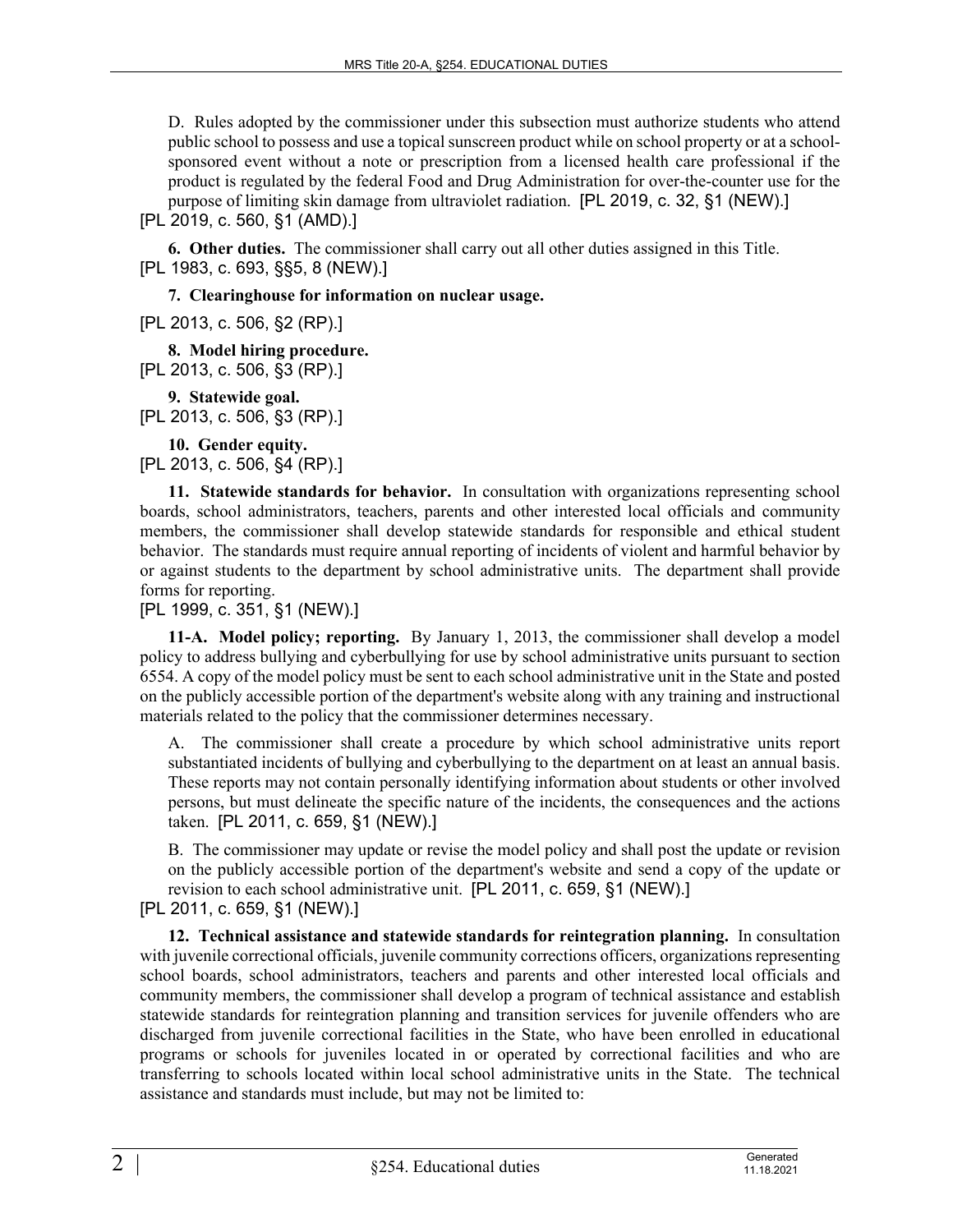A. Timely presentation of student educational records pursuant to section 6001‑B and other appropriate information, including confidential criminal justice information regarding juveniles pursuant to section 1055, subsections 11 and 12; [PL 2001, c. 452, §3 (NEW).]

B. The level and scope of technical assistance to be provided by the department to local school officials and the level and scope of training that local school administrative units must provide to school personnel who may have access to confidential criminal justice information regarding juveniles pursuant to section 1055, subsections 11 and 12; and [PL 2001, c. 452, §3 (NEW).]

C. Annual reporting to the department by superintendents of the number of juvenile offenders who are released or discharged from juvenile correctional facilities in the State and who enroll in schools located within their local school administrative units. The department shall provide forms for reporting. [PL 2001, c. 452, §3 (NEW).]

[PL 2001, c. 452, §3 (NEW).]

**13. Technical assistance; integrated model for instruction in personal finance.** The commissioner shall develop a program of technical assistance that promotes the importance of financial literacy and encourages school administrative units to implement an integrated model for instruction in personal finance that may be used in secondary schools as part of the instruction in social studies or mathematics required by section 4722, subsection 2, paragraphs B and C. The commissioner, in consultation with the Finance Authority of Maine, the Office of Securities within the Department of Professional and Financial Regulation, Jobs for Maine's Graduates, organizations representing banks, credit unions and financial professionals and other interested organizations promoting personal finance initiatives, shall prepare and distribute annually, in January, a report to school boards and superintendents that includes strategies and resources available to implement an integrated model for instruction in personal finance for use in secondary schools. The annual report must also be provided to the joint standing committee of the Legislature having jurisdiction over education matters, and the department shall post the report on its publicly accessible website. The commissioner shall identify best practices to support students' financial literacy for those school administrative units that elect to offer financial literacy education pursuant to this subsection.

[PL 2015, c. 64, §1 (AMD).]

*REVISOR'S NOTE:* (Subsection 13 as enacted by PL 2011, c. 348, §2 is REALLOCATED TO TITLE 20-A, SECTION 254, SUBSECTION 14)

*REVISOR'S NOTE:* (Subsection 13 as enacted by PL 2011, c. 354, §1 is REALLOCATED TO TITLE 20-A, SECTION 254, SUBSECTION 15)

**14. (REALLOCATED FROM T. 20-A, §254, sub-§13) Transitional services for students with disabilities.** To provide for an efficient and effective coordinated system of services across state agencies and local and private entities, the commissioner shall plan, coordinate and implement services for students with disabilities who are in transition from school to community in accordance with rules adopted by the department. Rules adopted pursuant to this subsection are major substantive rules as defined in Title 5, chapter 375, subchapter 2‑A.

[RR 2011, c. 1, §23 (RAL).]

**15. (REALLOCATED FROM T. 20-A, §254, sub-§13) Technical assistance; professional development and training for instruction in digital literacy; clearinghouse for information on use of online learning resources.** The commissioner shall develop a program of technical assistance, including professional development and training for instruction in digital literacy and the establishment of a clearinghouse for information on the use of online learning resources that may be made available to all school administrative units, including those schools that participate in the learning through technology program under section 15689‑A, subsection 12‑A, which provides one-to-one wireless computers for 7th grade, 8th grade and high school students and educators.

The technical assistance must include, but is not limited to: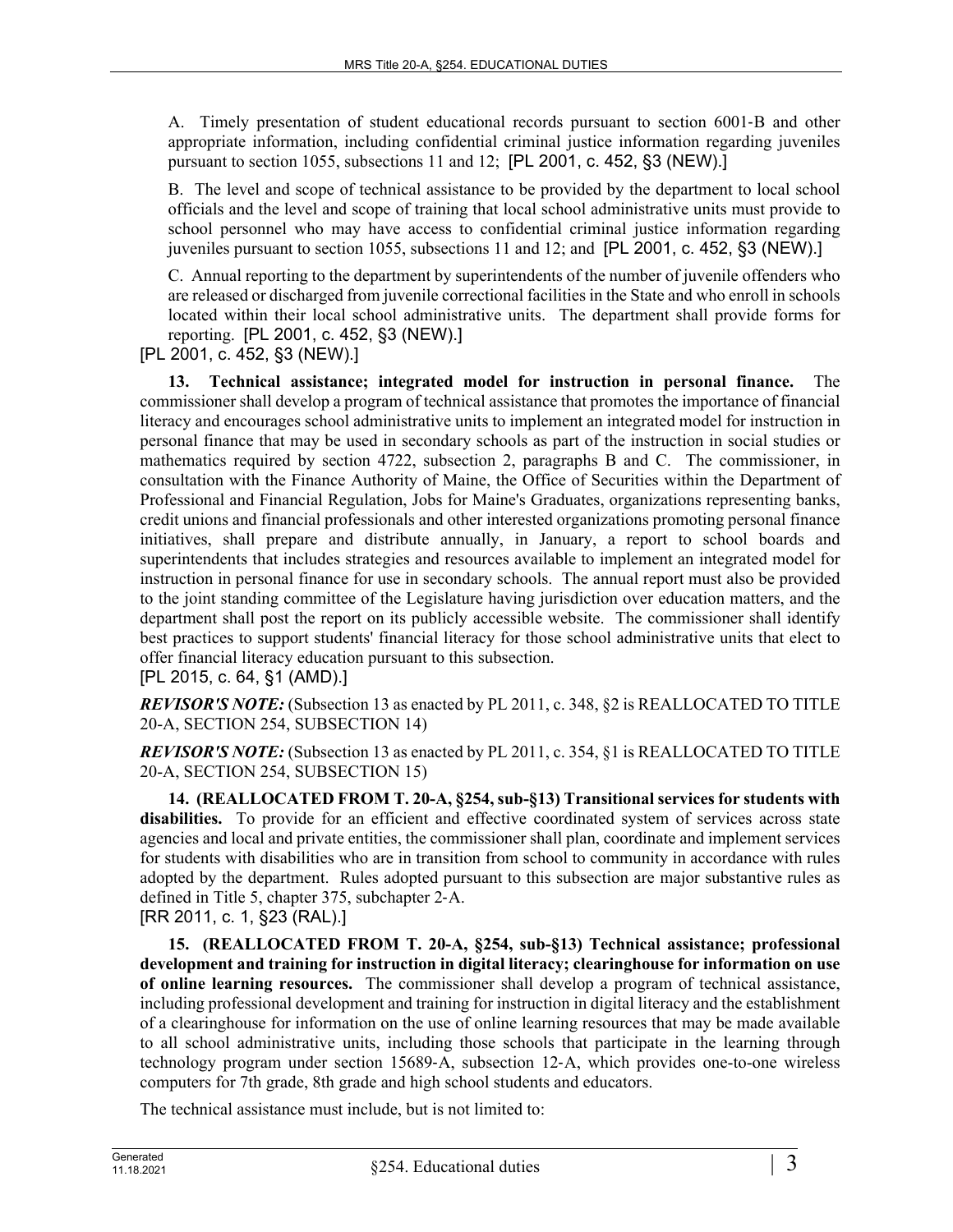A. A model for instruction that promotes digital literacy for students; [RR 2011, c. 1, §24 (RAL).]

B. A clearinghouse for information on the use of online learning resources, including best practices in the use of open educational resources and open-source textbooks; and [RR 2011, c. 1, §24 (RAL).]

C. Professional development and training for educators in the effective use of online learning resources, including open educational resources and open-source textbooks. [RR 2011, c. 1, §24 (RAL).]

The program of technical assistance provided by the department may be used by those schools and educators who choose to provide instruction in digital literacy and who choose to use online learning resources, including best practices in the use of open educational resources and open-source textbooks. The program of technical assistance provided by the department must be available to all school administrative units in the State and posted on the department's publicly accessible website. [RR 2011, c. 1, §24 (RAL).]

**16. Parental involvement initiatives.** The commissioner shall strongly encourage each school board to adopt local procedures for implementing a districtwide parental involvement initiative as school board policy in accordance with section 255, subsection 6. [PL 2011, c. 571, §1 (NEW).]

**17. Model policy for management of concussive and other head injuries.** In consultation with organizations representing school principals, school boards, school superintendents, athletic directors, athletic trainers, sports medicine practitioners, the Acquired Brain Injury Advisory Council established in Title 34‑B, section 19001 and other interested parties, the commissioner shall develop a model policy on the management of concussive and other head injuries in school activities and athletics.

The commissioner, in consultation with an organization representing school principals, shall report no later than January 31, 2022 and annually thereafter to the joint standing committee of the Legislature having jurisdiction over education and cultural affairs on any available data on the incidence of concussions sustained by student athletes in the State using existing or new data collection systems. The report must include recommendations on best practices for the collection of such data. [PL 2021, c. 12, §1 (AMD).]

**18. Model policy; child sexual abuse prevention.** The commissioner shall develop a model policy for child sexual abuse prevention education and response that may be used for public preschool programs operated in compliance with chapter 203, subchapter 3 and for all students enrolled in kindergarten to grade 5.

A. No later than July 1, 2016, the commissioner, in consultation with the Department of Health and Human Services, organizations that have expertise in child sexual abuse prevention education and organizations representing school boards, administrators, teachers and parents, shall develop a model policy based on nationally recognized best practices that includes:

- (1) Child sexual abuse response and reporting procedures;
- (2) Child sexual abuse awareness training and prevention education for school personnel;

(3) Age-appropriate child sexual abuse prevention education for students, aligned to the system of learning results established pursuant to section 6209 and delivered by qualified instructors;

(4) School response and reporting procedures; and

(5) Resources a victim of child sexual abuse or nonoffending caregivers of a victim of child sexual abuse may access for services and support. [PL 2015, c. 292, §1 (NEW).]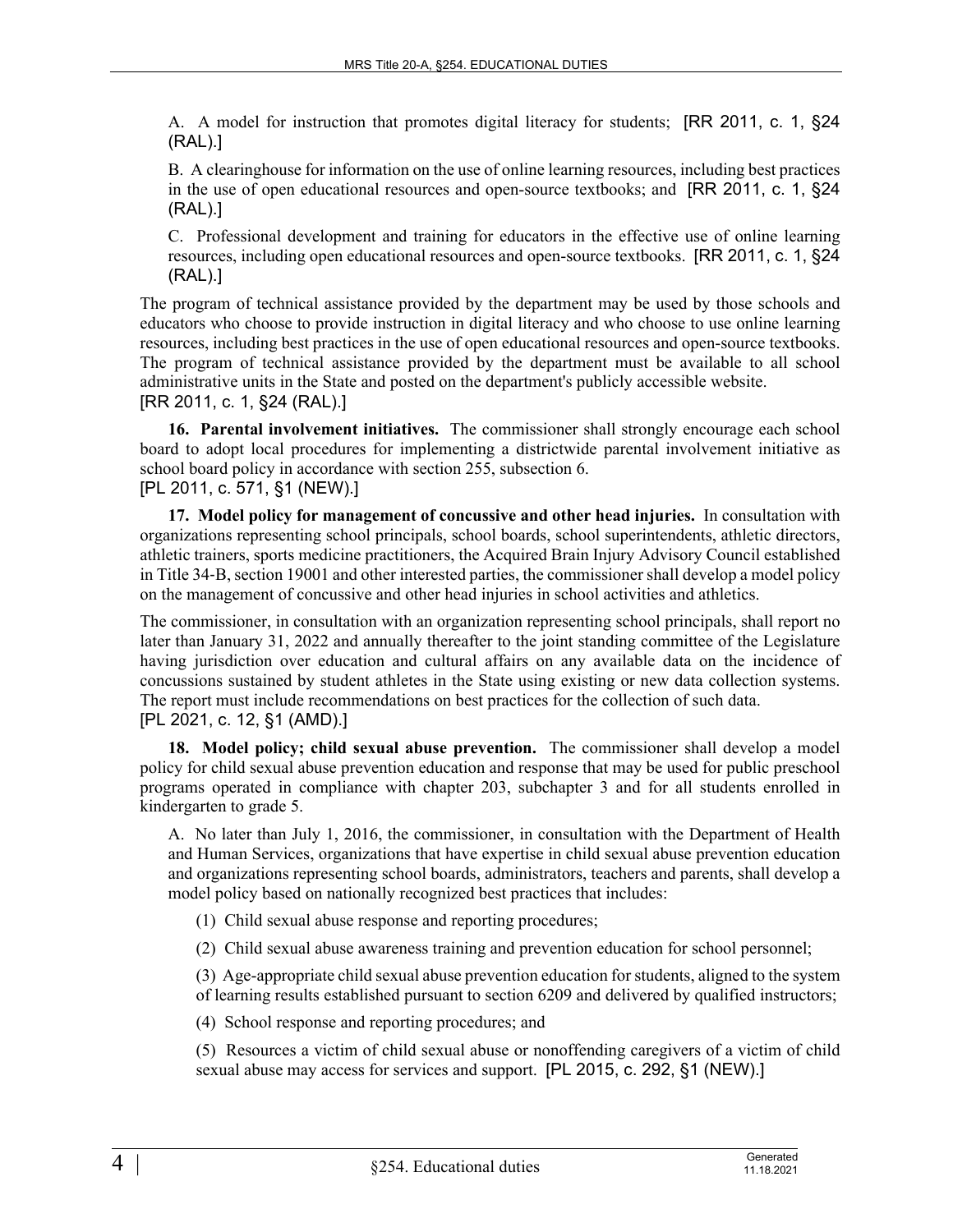B. The department shall offer technical assistance to school administrative units that operate a public preschool program or an elementary school to aid in the establishment of a local child sexual abuse prevention education and response policy that is consistent with the model policy developed under paragraph A. [PL 2015, c. 292, §1 (NEW).]

C. The department shall send a copy of the model policy developed under paragraph A to each school administrative unit in the State and post the model policy on the publicly accessible portion of the department's website along with any related resources that the commissioner determines necessary. [PL 2015, c. 292, §1 (NEW).]

[PL 2015, c. 292, §1 (NEW).]

**19. Designation of school to enroll certain students.** The commissioner may designate a school administrative unit as the receiving school administrative unit for a student who resides in a school administrative unit that neither maintains a school nor contracts for school privileges pursuant to chapter 115 and is unable to find a school administrative unit willing to enroll the student in one of its schools, upon a written request from the superintendent of the school administrative unit where the student resides setting forth the student's circumstances giving rise to the request.

A. If the commissioner makes a designation under this subsection, the school administrative unit where the student resides shall pay tuition for that student to the receiving school administrative unit as calculated in accordance with this subsection and chapter 219. [PL 2015, c. 448, §1 (NEW).]

B. If a student subject to a designation under this subsection is receiving special education services, the receiving school administrative unit designated by the commissioner under this subsection is responsible for providing a free, appropriate public education to the student, subject to the provisions of this subsection. The receiving school administrative unit shall invite the school administrative unit where the student resides to participate in individualized education program team meetings for the student, but the authorized representative of the receiving school administrative unit shall make the decision on any issue on which consensus is not reached. The school administrative unit where the student resides shall, in addition to tuition payable pursuant to chapter 219, pay to the receiving school administrative unit:

(1) Special education tuition;

(2) Any costs not included in the computation of special education tuition directly related to the student's special education program; and

(3) Any costs associated with due process proceedings in connection with the student's special education program. [PL 2015, c. 448, §1 (NEW).]

C. Once the commissioner makes a designation under this subsection, the student must be enrolled in the receiving school administrative unit. If dissatisfied with the commissioner's decision, the superintendent of the school administrative unit where the student resides or the superintendent of the receiving school administrative unit may, within 10 calendar days of the commissioner's decision, request that the state board review the designation. The state board shall review the commissioner's determinations and communicate with the commissioner, the superintendents and the parent of the student. The state board may approve or disapprove the designation. The state board shall make a decision within 45 calendar days of receiving the request and shall provide to the commissioner, the superintendents and the parent of the student a written decision describing the basis of the state board's determination. The state board's decision is final and binding. [PL 2015, c. 448, §1 (NEW).]

```
[PL 2015, c. 448, §1 (NEW).]
```

```
SECTION HISTORY
```